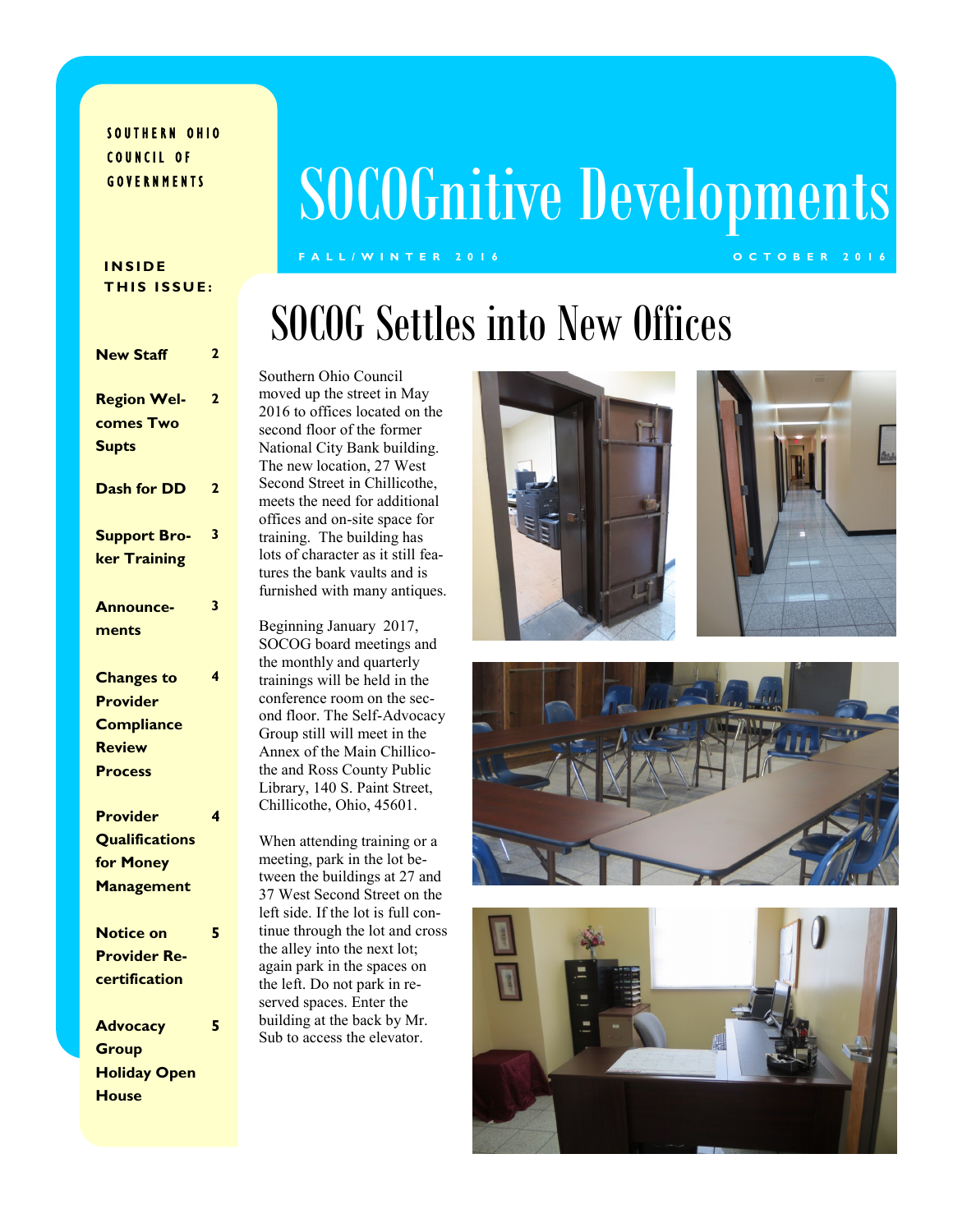### **Welcome**

**Kristi Beckett,** SSA Assistant at Scioto CB, comes to SO-

COG from Clinton CB where she was employed as a Service and Support Coordinator for more than two



Ī Ī ı Ï I I I ı

I

I

years. She previously was an independent provider for eight years. Kristi has a bachelor's degree in social work with a minor in psychology from Wilmington College. She and her husband reside in Lucasville, Ohio.

**Denise Carter-Brooks**, Investigative Agent, joins SOCOG after 16 years as a certified

parole officer for the State of Ohio. She also has worked as a correctional program specialist for more than three



years and a program facilitator for Hocking County Board of DD for almost two years. She attained a bachelor's in criminal justice from Ohio University-Athens as well as associate's degrees in Human Services and Corrections and Police Science from Hocking College. Denise and her husband reside in Nelsonvillle, Ohio.

## Region Welcomes Two Superintendents

Adams County Board of DD welcomed **Liz Lafferty** as superintendent upon the retirement of Scott Amen at the end of



*Liz Lafferty, Superintendent, Adams CB*

July 2016. Liz is a graduate of Ohio State University, where she majored in Merchandising and Business. She has worked for Adams County Board of Developmental Disabilities for 23 years providing employment, housing and alternative services for people with disabilities. She recently completed a Master's Degree in Public Administration from Ashford University and has completed the

Superintendent's Development Course. Liz still serves as the CEO for Venture Productions Housing Services, Inc., and currently serves as a board member for The Adams County Regional Medical Foundation, as Chairman of The Adams County Agricultural Society, and as Chairman of the West Union High School Athletic Boosters.

Liz is a life style blogger ([www.thelaffertyloft.com\)](http://www.thelaffertyloft.com) and loves to network. She has many interests including boating and camping, golfing, grooming her daughter's horse, baking cakes, hosting parties and raising 4-H animals.

**Pamela Combs** was selected superintendent of Gallia County Board of DD. She replaces Rosalie Durbin who retired in mid -August. Pamela was the provider relations director at Licking County Board of DD. Previously, she was acting deputy director at Franklin County Job and Family Services

where she helped oversee Medicaid services, DD waivers and Help Me Grow contracts. Pamela holds a post-master's certificate in developmental disability studies and



*Pamela Combs, Superintendent, Gallia CB*

community inclusion from Kent State University and a master's in organizational communication from the University of North Texas. She holds a master's of divinity and is an ordained minister. Pamela currently is a doctoral student with St. Thomas University seeking an Ed.D. in Leadership and Management.

### Dash for DD 5K Color Run

Highco Inc., a workshop in Highland County, sponsored Dash for DD 5k Color Run in honor of Developmental Disability Awareness Month and as a fundraiser for Highco Inc. It was held on Saturday, April 16, 2016. There were

five color stations located on the marked course, where volunteers threw colored powder on runners/walkers. SOCOG staff Mary Saunders (left) and Rachel Silvey participated in the event.

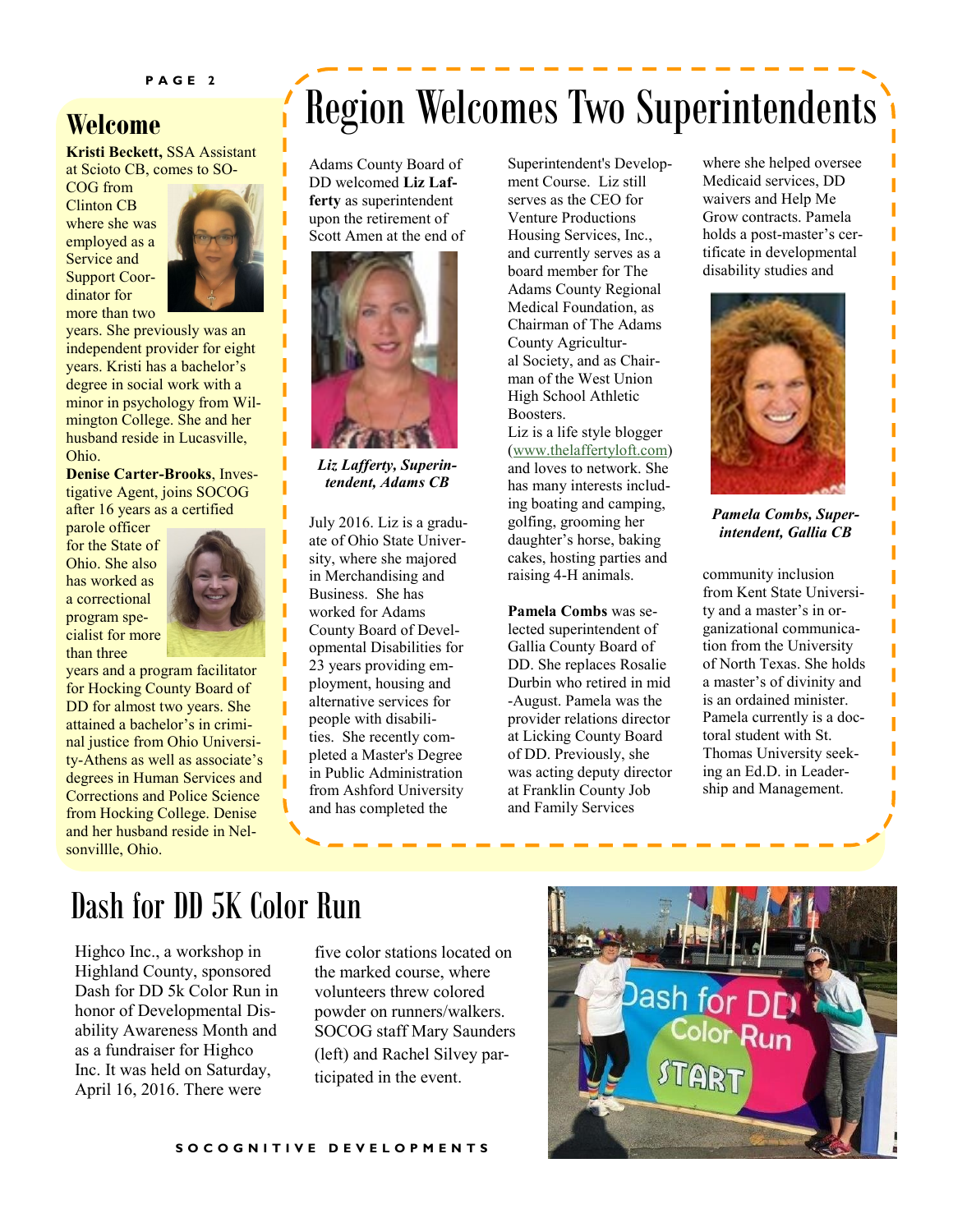### **Support Broker Training**

 SOCOG continues to offer Support Broker Training twice a year. The next scheduled Support Broker training will be held on October 24, 2016 from 9:30 a.m. until 3:30 p.m. For more information or to register for the training, providers should visit the DODD website at [www.dodd.ohio.gov](http://www.dodd.ohio.gov) and click on the training tab to locate the training information, as well as other support broker trainings around the state.

#### **What is a Support Broker?**

 A Support Broker is a service with the Self Waiver, which exists to assist an individual in directing their own services and budget. A Support Broker is considered an agent of the individual, and assists with responsibilities regarding participant direction. A Support Broker's duties include assisting the individual with negotiating rates for independent providers (where applicable), helping the individual to select providers, and assisting with communication/ coordination between the individual, their Service and Support Administrator, and the Financial Management Services entity. A Support Broker is chosen by the individual and may be paid

or unpaid. All persons who wish to serve as a Support Broker, whether paid or unpaid, must successfully complete the Support Broker training established by DODD. All paid Support Brokers must be certified through DODD. In addition, a Support Broker must have at least an Associate Degree or two years of experience providing one-to-one support to someone with developmental disabilities.

 Legal guardians, as well as family members who reside with the individual, may serve as Support Brokers -- but only on an unpaid basis. The following cannot be a Support Broker: County Boards; County Board employees; SELF waiver providers (and their employees); Contractors/ related entities of SELF waiver providers. Whether paid or unpaid, before becoming a Support Broker, one must apply to become a Support Broker, using the DODD online 'Provider Certification Wizard.'

> I I

> > Ī

## Announcements/Acknowledgments

- **Cera**, SSA Assistant/Scioto CB, and Ryan **Wymer** welcomed Dax Elias Wymer; born 9-30-16 and weighing 7 lbs. 10 oz.
- **Mary**, Office Assistant, and Jim **Saunders** are the proud grandparents of Charlie Summer James Cottrill; born 6-18 -16 and weighing 3 lbs. 14 oz. She was 8 weeks early.
- **Scioto County Board of DD**  has been awarded a 3-year certification from the Commission on accreditation of Rehabilitation Facilities (CARF) for its Community Employment and Transition

to Work programs. This is the maximum accreditation and specifically awards the areas of community employment services, job development and transition services.

 **Kelly Rosler**, Quality Services Supervisor, is enrolled in the OACB Executive Development Program. This program has been developed for professionals seeking positions in middle or upper management in the developmental disability service delivery system as well as those seeking to enhance the delivery of services to individuals

with developmental disabilities. The program is divided into eight two-day units with attendees earning 112 credit hours from DODD. Kelly will complete the curriculum in November and will graduate in December, 2016.

- **Beth Atherton,** formerly an investigator, now is SO-COG's MUI/UI Coordinator at Athens County Board.
- Congratulations to **Mollie King**, has resigned her position as SSA Assistant and accepted an SSA positon at Scioto County Board.

#### **New Waiver Service Definition for Money Management...more on page 4**

Services that provide assistance to individuals, who need support managing personal and financial affairs, including training to assist an individual to acquire, retain, or improve related skills. The services meet a continuum of individualized needs

from organizing and keeping track of financial records and health insurance documentation to assisting with bill-paying and maintaining bank records. This does not take the place of services provided by professionals in accounting or social

services fields. Money management complements the work of other professionals by facilitating the completion of the day-to-day tasks rather than determining or executing long-term plans. It includes a broad range of tasks determined necessary in the ISP.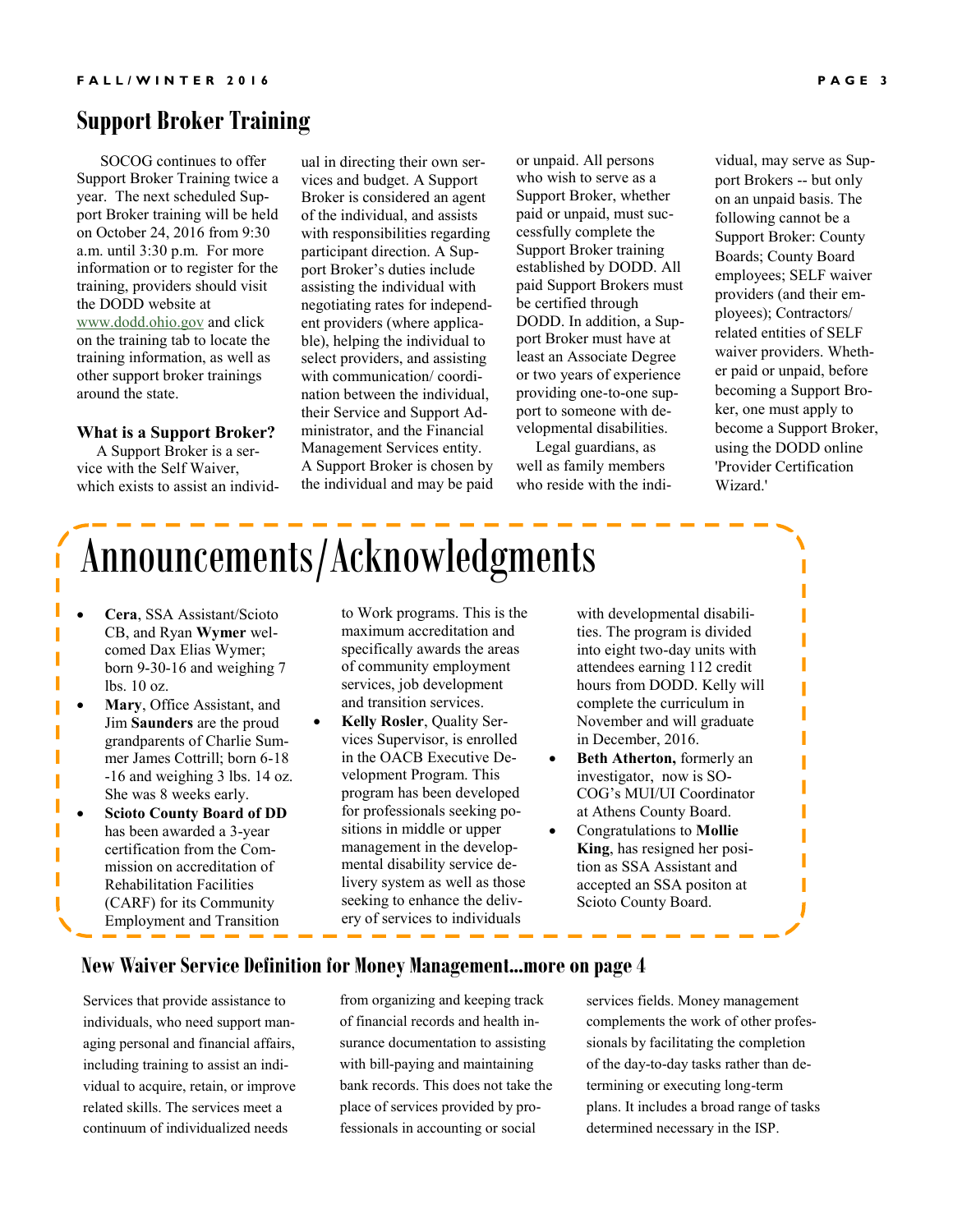#### **DID YOU KNOW…**

Providers, immediate family members of providers, employees of providers and immediate family members of employees

- Shall not ask for or accept loans in any amount from an individual the provider or employee serves.
- Shall not sell items to an individual the provider or employee serves unless the transaction is authorized in writing in advance by the team.
- Shall not buy items from an individual the provider or employee serves unless the transaction is authorized in writing in advance by the team.
- Each person responsible for managing an individual's personal funds must be trained in the requirements of ORC 5123:2-2-02 Personal funds of the individual.

### **Changes to the Provider Compliance Review Process**

- All notifications to providers will be through the Review Data System (RDS).
- It is essential that providers ensure their contact information is current in the Provider Certification Wizard (PCW), as the RDS pulls contact information from that system for notifications.
- Providers will be required to respond to the notification through the RDS system within 14 days. Instructions are included in the initial 90 day notification email about what providers need to do to respond.
- Initial notification will still be 90 days prior to the date of the review. The review will be scheduled and set no later than 45 days from the date of the review.
- If providers do not respond to the RDS emails, the reviewer will follow up with them via

phone, but all formally communication needs to be through RDS. They may be considered nonresponsive if they do not use the RDS system.

- All review reports will be completed through the RDS system. If the provider needs to file a plan of correction, this will also be done through the RDS system. The reviewer will no longer be able to take handwritten or verbal plans of corrections from the providers.
- SSAs will still receive an email from the reviewer regarding the review and the individual sample that was picked for each review. This will come directly from the reviewer and not from the RDS system.
- The sample key and list of required documents will be available to the provider through the RDS system. The re-

view tool is available for viewing on the DODD website and will no longer be sent to the provider prior to the review date.

Π

Ī

Ī

Π

- Individual samples for reviews will be chosen from the providers billing for the past year.
- Agency staff samples will be chosen once on site for the review.
- If the county board has issues found during the review, citations will be issued to the county board after follow-up is completed to ensure that the information needed is not already completed. Citations issued to the county board will not be displayed on the PCW site. Only citations issued to the provider will be visible there. All citations issued to the county board will require a plan of correction to address the issues.

### **Provider Qualifications for Money Management**

HCBS waiver providers delivering money management services to individuals must pass a DODD administered competency test or meet degree requirements (effective November 1, 2016). See OAC 5123:2-9-20.

Each person providing money management shall achieve a score of at least 80 percent on the competency test or hold a degree from an accredited college or university in accounting, business administration, finance or public administration or be authorized by Chapter 4701 of the ORC to use the designation of certified public accountant. DODD is offering Money Management training via webinars with competency tests to follow.

Multiple dates are available and topics include:

- Who can be a Money Management Provider
- What Money Managers Need to Know
- How a Money Manager Can Help Manage Personal Finances and Budgets

To register for trainings, go to http:// dodd.ohio.gov. Click on TRAINING.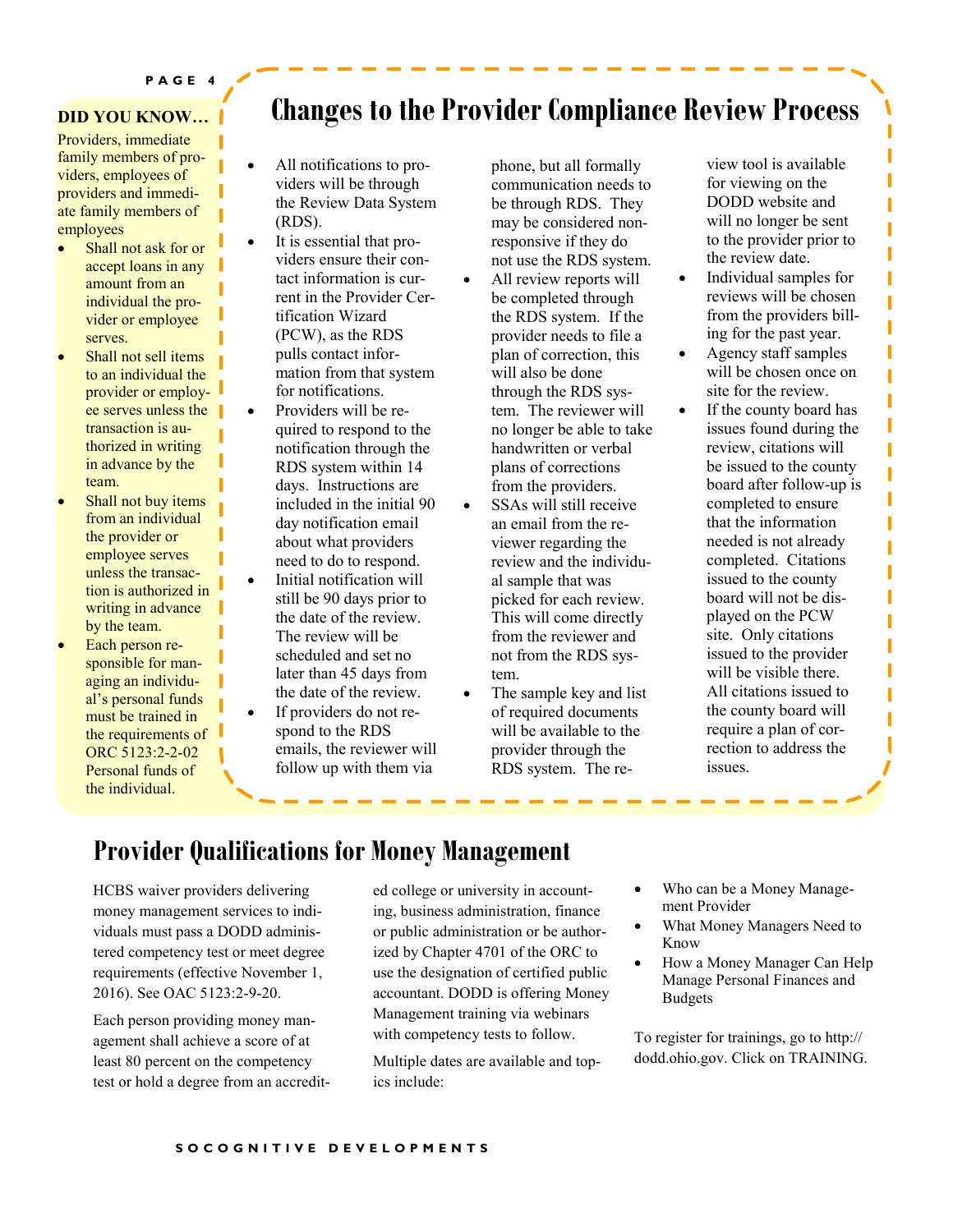### **Notice from DODD Concerning Provider Re-Certification**

 **Review carefully this notice from the Ohio Department of DD regarding provider certification.** 

 To ensure that your provider certification is approved before the expiration date, it is recommended that **all providers submit renewal applications at least 90 days in advance of the certification date! BCI checks also should be requested at least 90 days prior to your certification date.**

 In response to concerns from individuals/families, providers, and county boards regarding the impact of lapsed certifications on service delivery, DODD has developed the process below. Please note, a certification span may **ONLY be extended** when submitted in accordance with the time frames specified below!

 Certification spans may only be extended for providers who submit renewal ap-

plications and have requested a report from BCI at least 45 days in advance of their expiration date.

 If a reviewer requests additional documentation upon review and the applicant's certification may expire before the review is completed, the reviewer may extend the certification span upon request of the applicant.

**Example:** A provider certification expires 10/1/16. The renewal application is submitted on 8/10/16. The application is reviewed on 9/9/16 and additional information is required. The provider has 30 days to comply with this request and the reviewer has an additional 30 days to review upon resubmission. As a result, the existing certification may be extended in order to allow the provider to continue to provide services and submit claims pending completion

of the renewal.

 Submit requests for extensions to Kat Ingles at [Kathryn.Ingles@dodd.o](mailto:Kathryn.Ingles@dodd.ohio.gov) [hio.gov,](mailto:Kathryn.Ingles@dodd.ohio.gov) Jovon Love-less [Jovon.Loveless@dodd](mailto:Jovon.Loveless@dodd.ohio.gov) [.ohio.gov,](mailto:Jovon.Loveless@dodd.ohio.gov) or Jared Mutchler [Jared.](mailto:Jared.Mutchler@dodd.ohio.gov)  [Mutchler@dodd.ohio.gov.](mailto:Jared.Mutchler@dodd.ohio.gov)

 In addition to requesting the BCI report at least 90 days prior to expiration and submit renewal applications as close as possible to 90 days in advance, providers are encouraged to double-check all documents prior to submitting to DODD for review to verify they are legible (clear, not too dark, etc.) and that all required items are included. Doing so will ensure the review will be completed prior to expiration. Providers needing assistance with submitting an application should contact DODD's Support Center at 1-800-617-6733.

DODD is dedicated to improving the efficiency of the certification process. To that end, it is also

- Creating new tools/ resources to guide providers through the initial and renewal certification processes;
- Increasing staffing within the certification unit;
- Providing a webinar to share tips about submitting a complete application; and
- Conducting focus groups with providers and individuals/ families regarding the certification process to inform the design of the new certification system being developed.

Ī Г Π

## Southern Ohio Advocacy Group Holiday Open House

**December 20 11 a.m. to 1 p.m. Chillicothe and Ross County Public Library Annex Building 140 S. Paint Street Chillicothe, Ohio 45601**

Free parking is available.

Individuals, their families and caregivers are invited to join us to learn about the group, hear about client rights, see what we have worked on this year and mingle with friends.

Light lunch/refreshments will be served.

For more information, please contact Jennifer Goodwin at jgoodwin@socog.org.